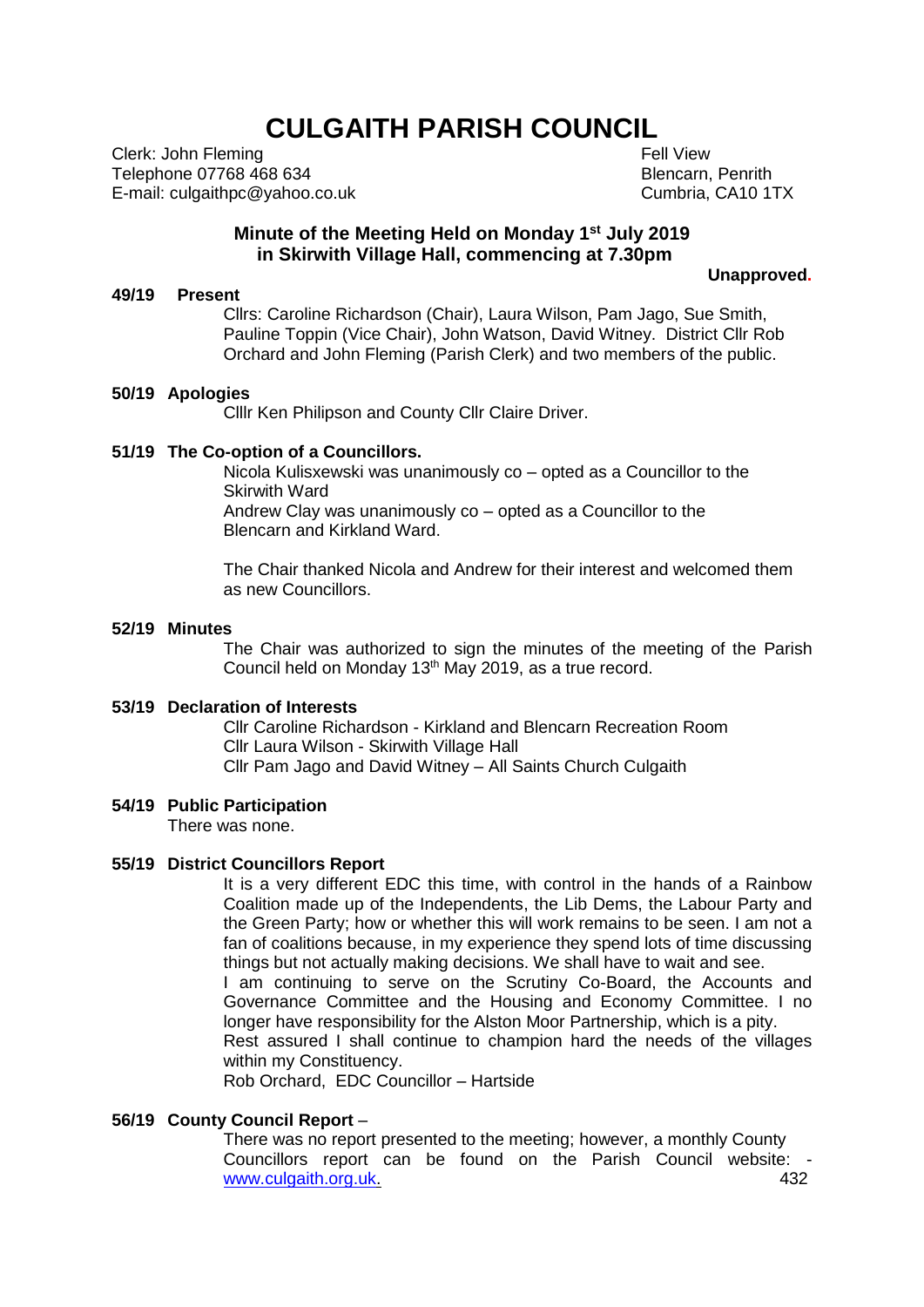Councillors expressed disappointment that it was over a year since County Councillor Claire Driver had attended a meeting. The Clerk was asked to raise the issue with her.

|                | 57.1 | 57/19 Finance (Incl.Vat)<br>To note the following balances as at:-                                                                                                                                                                                                                                                                                                                                                        | 21/6/2019                                                          |
|----------------|------|---------------------------------------------------------------------------------------------------------------------------------------------------------------------------------------------------------------------------------------------------------------------------------------------------------------------------------------------------------------------------------------------------------------------------|--------------------------------------------------------------------|
|                |      | <b>HSBC Account</b><br><b>NSI Account</b><br><b>Penrith Building Society</b>                                                                                                                                                                                                                                                                                                                                              | £<br>262.39<br>23.64<br>25146.80                                   |
|                | 57.2 | A Set of Interim Accounts were tabled.<br>These were unanimously accepted by the meeting                                                                                                                                                                                                                                                                                                                                  |                                                                    |
|                |      | 57.3 The Following Accounts Were Ratified.<br>57.3.1 J Fleming Fee/PAYE May/June 2019 As per contract<br>57.3.2 J Fleming Office Provision May/June 2019 @ £15<br>57.3.3 Insurance<br>57.3.4 M Binney Grass Cutting<br>57.3.5 Sandra Harrison - Internal Audit<br>57.3.6 D Tec - Microsoft Office - Home and Business 2016<br>57.3.7 D Tec - USB cable for printer<br>57.3.8 Penrith Posters - Photocopying Annual Report | 30.00<br>441.35<br>522.90<br>40.00<br>242.40<br>7.00<br>39.60      |
|                | 57.4 | <b>Following Accounts for Payment Were Approve</b><br>57.4.1 J Fleming Expenses - May/June<br>57.4.2 Skirwith Village Hall room hire 1 <sup>st</sup> July 2019<br>57.4.3 Data Protection ICO DD                                                                                                                                                                                                                           | 50.85<br>10.00<br>40.00                                            |
|                |      | 57.5 To Report The Following Receipt<br><b>EDC Footway Lighting Grant</b>                                                                                                                                                                                                                                                                                                                                                 | 2268.00                                                            |
|                |      | 57.6 To Report The Following Transfers<br>There were none.                                                                                                                                                                                                                                                                                                                                                                |                                                                    |
|                |      | 57.7 Grant Applications<br>The following were unanimously agreed, proposed by CIIr Sue Smith and<br>seconded by Cllr John Watson.: -                                                                                                                                                                                                                                                                                      |                                                                    |
|                |      | 57.7.1 Kirkland and Blencarn Recreation Room<br>57.7.2 Victoria Institute Culgaith<br>57.7.3 Skirwith Village Hall<br>57.7.4 St John the Evangelist Church, Skirwith<br>57.7.5 St Lawrence Church, Kirkland<br>57.7.6 All Saints Church, Culgaith<br>57.7.7 Fellrunner                                                                                                                                                    | 250.00<br>250.00<br>250.00<br>200.00<br>200.00<br>200.00<br>227.70 |
| 58/19 Planning |      | 19/0408 - Pear Tree House, Kirkland Road, Skirwith.<br>Change of use of barn and associated yard from agricultural to<br>residential and change of use of agricultural land to garden.<br>19/0406 - Helmwinds. Culgaith - Part retrospective erection<br>of a 2.75m nettings fence to a tennis court.                                                                                                                     | Supported<br>Supported                                             |

433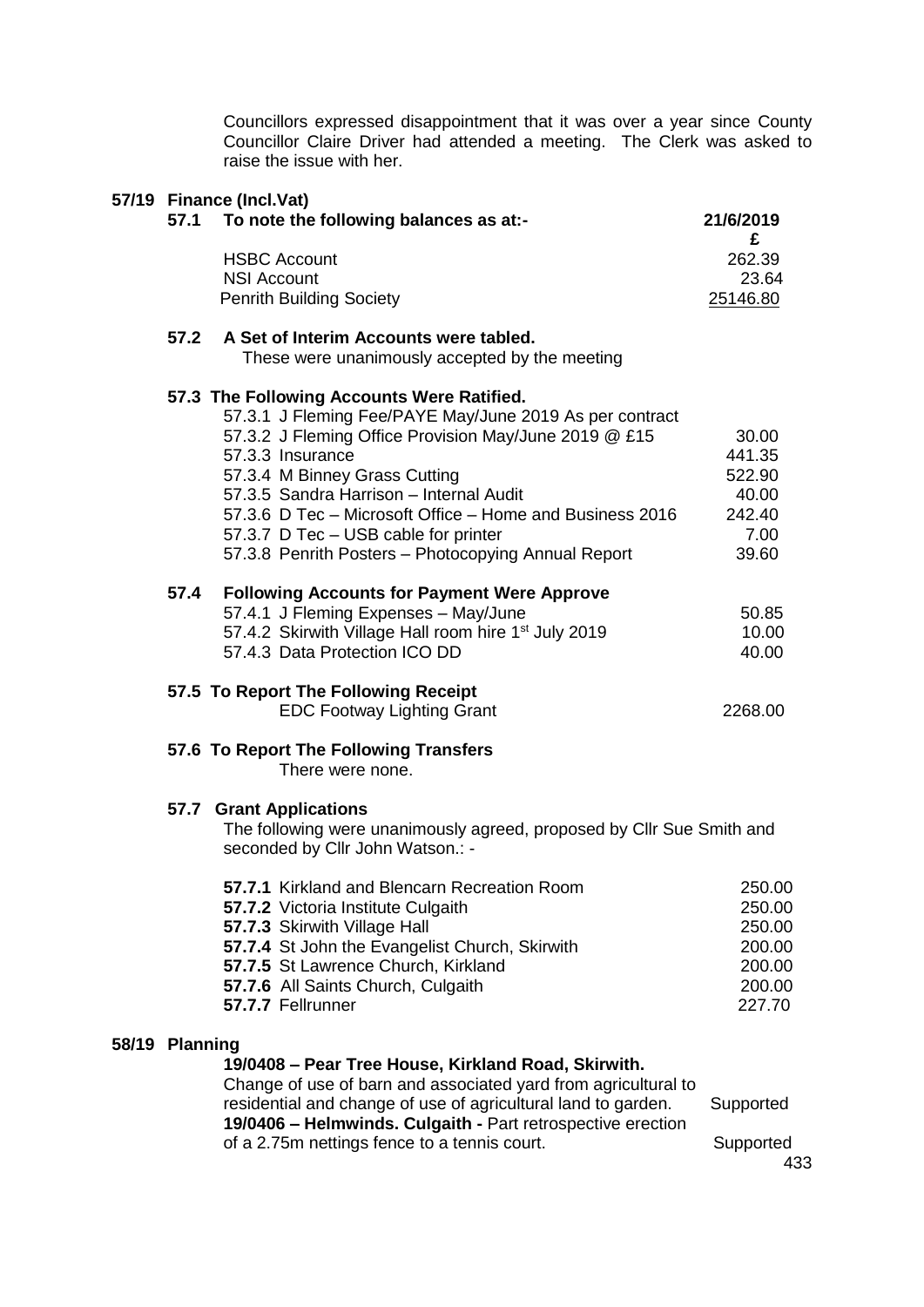**19/0437 Land at Pea Foot** – Reserved matters application for appearance, landscaping, layout and scale attached to approval 17/0664. Supported

# **59/19 Highways and Land Matters**

# **59.1 Culgaith Village Hall Trustees. –**

Following a request for the Parish Council to consider becoming a 'Holding Trustee' in respect of Culgaith Village Hall, it was unanimously decided to decline and suggest that the Charity Commission, being independent of the village, undertake the role.

# **59.2 Crossroad Skirwith – Change of Traffic Priority**

59.2.1 Reported that the new signage was in place; the re-alignment of the white lines was imminent.

59.2.2 Requested that Highway be asked to ensure Sat Nav maps were updated.

59.2.3 Agreed to monitor the effectiveness of the change.

# **59.3 Leaning Wall and Parked Vehicle by Town Head Farm, Skirwith**

Reported that the offending, parked vehicle had been removed and that the leaning barn wall was being monitored by EDC Building Control. Following a recent inspection, it had been deemed safe.

## **59.4 Blencarn Green – Silver Birch Pruning.**

Professional pruning, to improve shape to be done in November.

- **59.5 Wooden Footbridge – Skirwith Green –** Repair was in hand.
- **59.6 Newbiggin Scar** Freezing surface water was creating a road hazard in winter condition. - Reported to Highways

## **59.7 Potholes**

Church Street, Skirwith, by the Recycling facility and on outskirts of Skirwith, towards Ousby – Reported to Highways

- **59.8 Kirkland Bridge –** Vehicle damage. Repair in hand with Highways.
- **59.9 Bush Impeding Vision** Culgaith Recycling facility– Bush has been removed.

## **60/19 Schedule of Correspondence, Notices and Publications.**

The following items of correspondence were received since the last meeting.

- **60.1** Scheme of Delegation and Planning Code of Conduct. EDC.
- **60.2** Tony Labrum Police report Previously circulated.to Councilors.
- **60.3** EDC Scrutiny Committee After discussion the following key Items were agreed to pass forward for consideration by the Scrutiny Committee: -
	- **60.3.1** Benefit cuts and the impact on rural poverty.
	- **60.3.2** The reduced provision of public toilets.

**60.3.3** Encouragement of the Development of greener homes in Eden.